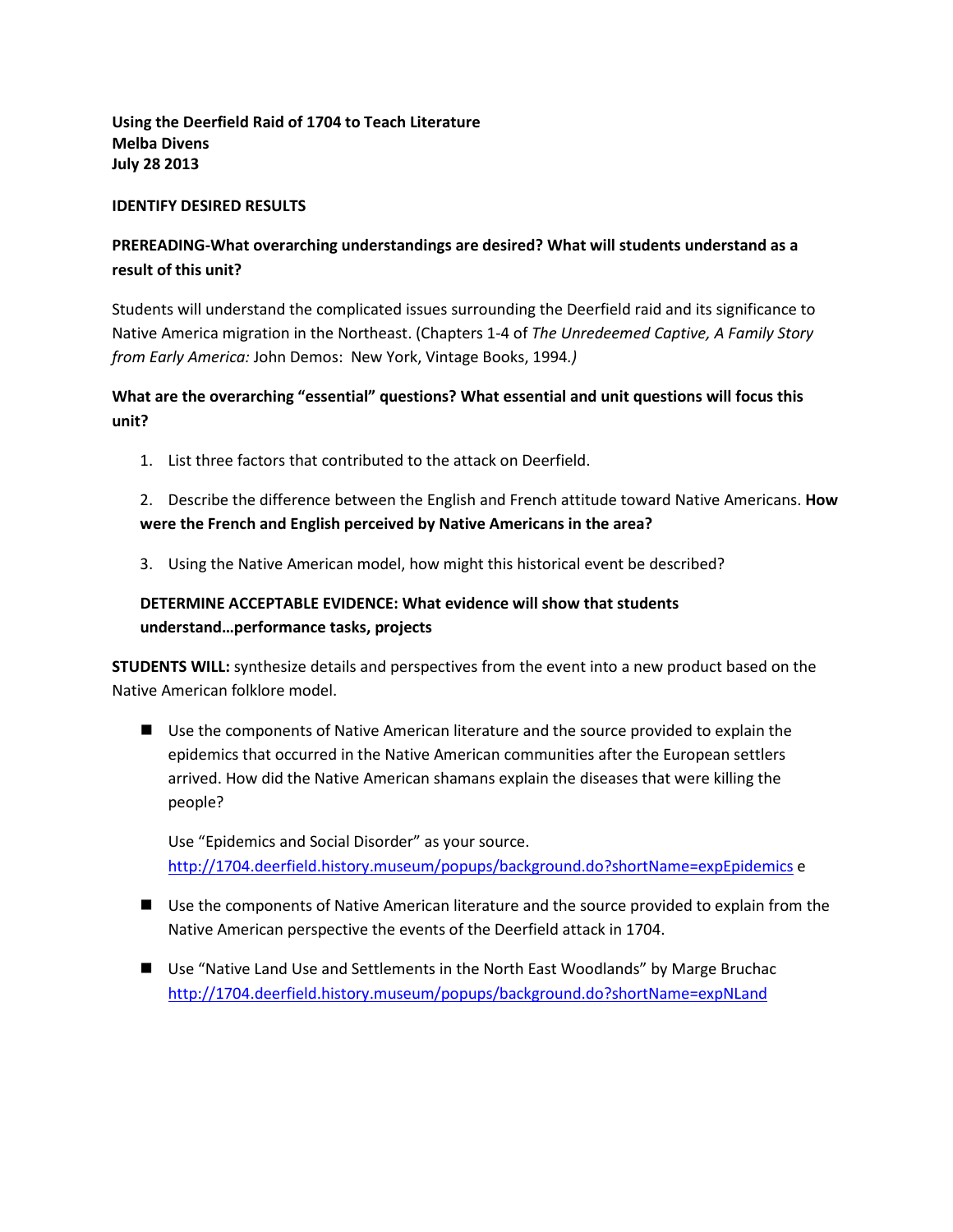#### **PLAN LEARNING EXPERIENCE AND INSTRUCTION**

#### **Given the targeted understandings, other unit goals, and the assessment evidence identified, what knowledge and skills are needed? Students will need to know, be able to**

■ Create and present narratives modeled after Native American folktales that contain a prescribed number of facts from assigned text as well as all the components of Native American literature.

## **What teachings and learning experiences will equip students to demonstrate the targeted understandings? In order to assure understanding of the assignment, I will:**

- Provide lessons intended to teach meanings of literary terms: theme, main idea.
- --- Explain the purpose of folktales in the Native American culture.
- --- Share three (3) examples of folktales that explain events in the natural world.

After reading historical selections from text, students will create their own folklore tales using the following guidelines:

- 1. Incorporate the five components of Native American literature:
	- A. Anthropomorphism
	- B. Words have power.
	- C. The value of the metaphor
	- D. Respect for elders
- 2. Use twenty (20) details from the 1704 raid to develop a folktale about the event.
- 3. Select one of the following tribes and include five (5) facts specific to the Kanienkehaka, Wendat, or Wobanaki tribes.
- 4. Incorporate the difference between the Native American relationships with the English and the French.

"The region to which the English immigrated and renamed New England had been carefully stewarded by Native peoples for millennia. English settlers, however, viewed these lands as a vacant wilderness to be possessed and subdued. The seemingly insatiable English desire for new lands where they could farm, raise families, and create an ideal Protestant society, generated conflict between these newcomers and the region's indigenous inhabitants.

"France's growing colonial empire included New France on the North American continent. Until the early 18th century, the vast majority of French immigrants to New France were single men, rather than family groups. French goals included maintaining friendly and profitable trade relations with Native people,